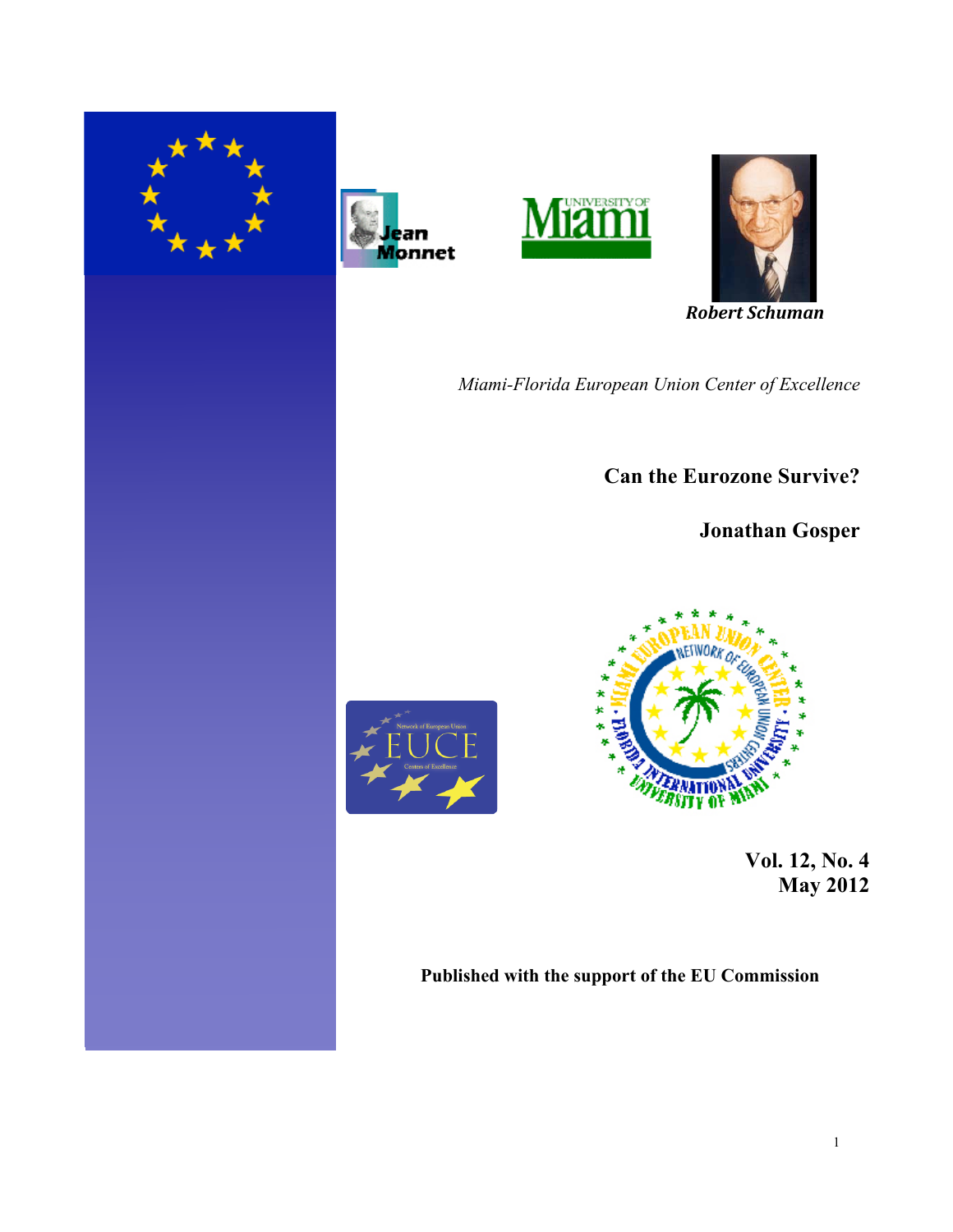#### **The Jean Monnet/Robert Schuman Paper Series**

The Jean Monnet/Robert Schuman Paper Series is produced by the Jean Monnet Chair of the University of Miami, in cooperation with the Miami-Florida European Union Center of Excellence, a partnership with Florida International University (FIU).

These monographic papers analyze ongoing developments within the European Union as well as recent trends which influence the EU's relationship with the rest of the world. Broad themes include, but are not limited to:

- $\triangleright$  The collapse of the Constitution and its rescue by the Lisbon Treaty
- $\triangleright$  The Eurozone crisis
- $\triangleright$  Immigration and cultural challenges
- $\triangleright$  Security threats and responses
- $\triangleright$  The EU's neighbor policy
- $\triangleright$  The EU and Latin America
- $\triangleright$  The EU as a model and reference in the world
- $\triangleright$  Relations with the United States

These topics form part of the pressing agenda of the EU and represent the multifaceted and complex nature of the European integration process. These papers also seek to highlight the internal and external dynamics which influence the workings of the EU and its relationship with the rest the world.

*Miami - Florida European Union Center Jean Monnet Chair Staff*

101 Ferré Building **María Lorca** (Research Associate) Web: www.miami.edu/eucenter **Beverly Barrett** (Assistant Editor)

University of Miami **Joaquín Roy** (Director, Jean Monnet Prof.) 1000 Memorial Drive **Astrid Boening** (Research Associate) Coral Gables, FL 33124-2231 **Maxime Larivé** (Research Assistant) Phone: 305-284-3266 **Dina Moulioukova** (Research Assistant) Fax: (305) 284 4406 **Alfonso Camiñas-Muiña** (Assistant Editor)

> Florida International University  **Rebecca Friedman** (FIU, Co-Director)

### *Inter-American Jean Monnet Chair Editorial Board:*

**Paula All,** Universidad del Litoral, Santa Fe, Argentina **Carlos Hakansson**, Universidad de Piura, Perú **Finn Laursen**, Dalhousie University, Halifax, Canada **Fernando Laiseca**, ECSA Latinoamérica **Michel Levi-Coral**, Universidad Andina Simón Bolívar, Quito, Ecuador **Félix Peña**, Universidad Nacional de Tres de Febrero, Buenos Aires, Argentina **Lorena Ruano,** CIDE, Mexico **Eric Tremolada**, Universidad del Externado de Colombia, Bogotá, Colombia

*International Editorial Advisors:*

**Federiga Bindi,** University Tor Vergata, Rome **Blanca Vilà**, Autonomous University of Barcelona **Francesc Granell,** University of Barcelona, Spain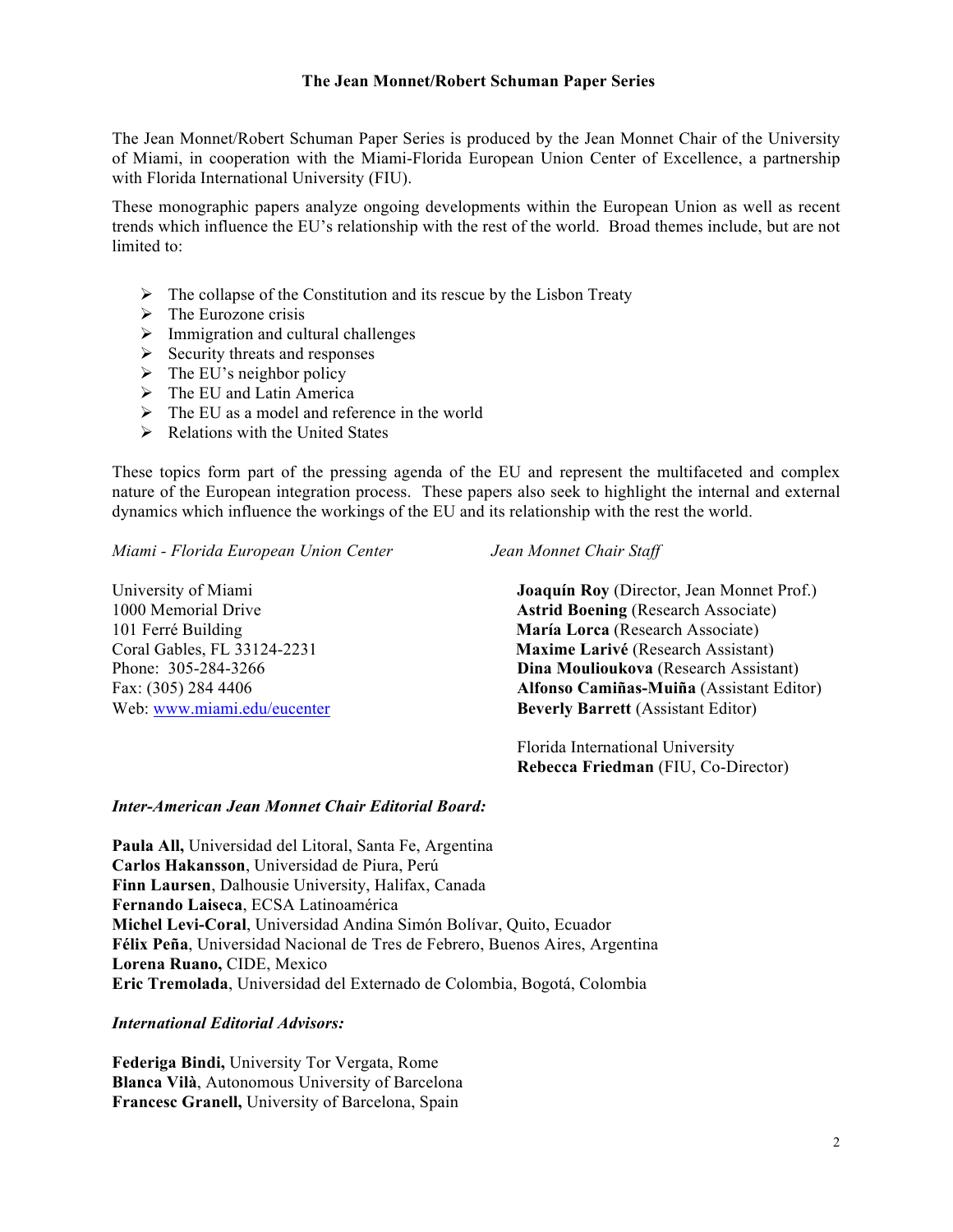# **Is This the End of the Eurozone?**

# By Jonathan Gosper<sup>\*</sup>

As financial and economic turmoil continues to rock the Eurozone nations and even threatens to undermine the political stability in the region, it may be helpful to recall the circumstances that helped bring about the formation of the European Union and the common currency of the Eurozone. While issues of trade, finance, and economics were at the heart of many of the agreements upon which the European Union was founded, there were larger issues about a shared future for Europeans that went beyond fiscal concerns. As the economic conditions in Europe and the rest of the world appear to have brought the Eurozone to the brink of collapse, the question at hand is whether the strength of the euro and the economies of the Eurozone nations will be able to withstand the forces that threaten not just the economic ties among the nations of the Eurozone and the EU, but that also strain the historical, cultural, and political foundations on which those economic ties were forged.

#### I. Historical Background

 

As the United States, the Soviet Union, and the nations of Europe shook off the ashes of World War II, it was clear that new lines of power and influence had been drawn. It was the dawn of the "Superpower" age, with the U.S. and the U.S.S.R. emerging from the conflagration as the dominant global forces. While allied with the U.S., Europe fairly cowered in the shadow of the Soviet Union. The dream of a unified Europe was no longer just a dream; for many, it seemed a necessity. Recognizing that a unified Europe could compete politically and economically with the ideological enemy of Communism, political and business leaders began to forge the alliances and draw up the treaties that would eventually lead to the European Union. The political union at the heart of the EU has been remarkably solid, but the economic union has been rocked by unforeseen turbulence. Despite the best efforts of those who forged this alliance, the current state of the euro and the Eurozone threatens to destroy the EU itself.

Though this union would be a political one, at its heart it was an economic partnership: a unified economy built around a common currency would eliminate the trade barriers that currently divided one nation from another (McCormick, 2010). The strength of the new alliance drove the euro to prominence; it is now among the most important currencies in the world, and the economic activity within European Union is the world's biggest market (McCormick, 2010). The planners who developed the European Union and the euro designed the alliance and the currency to withstand the stresses and shocks of turbulent markets and the turbulence of political shock and stresses. Despite having been designed with the best of intentions, however, the euro and the European Union have, in their relatively brief lives, faced a series of challenges the likes of which had not- and perhaps could not have- been foreseen.

The euro serves as a tangible symbol of the European Union. From the outset, those whose planning and organizing would eventually manifest as the European Union understood

<sup>\*</sup> Jonathan Gosper. B.S., Advertising/International Studies, University of Miami (senior, graduating in December 2012). Graduated Lycée Saint-Vincent (Senlis, France) with an Economics & Social Science Baccalauréat in June 2008.

Plans to remain in the United States after college graduation to launch Tytria, an affiliate marketing company, and explore opportunities in the advertising industry.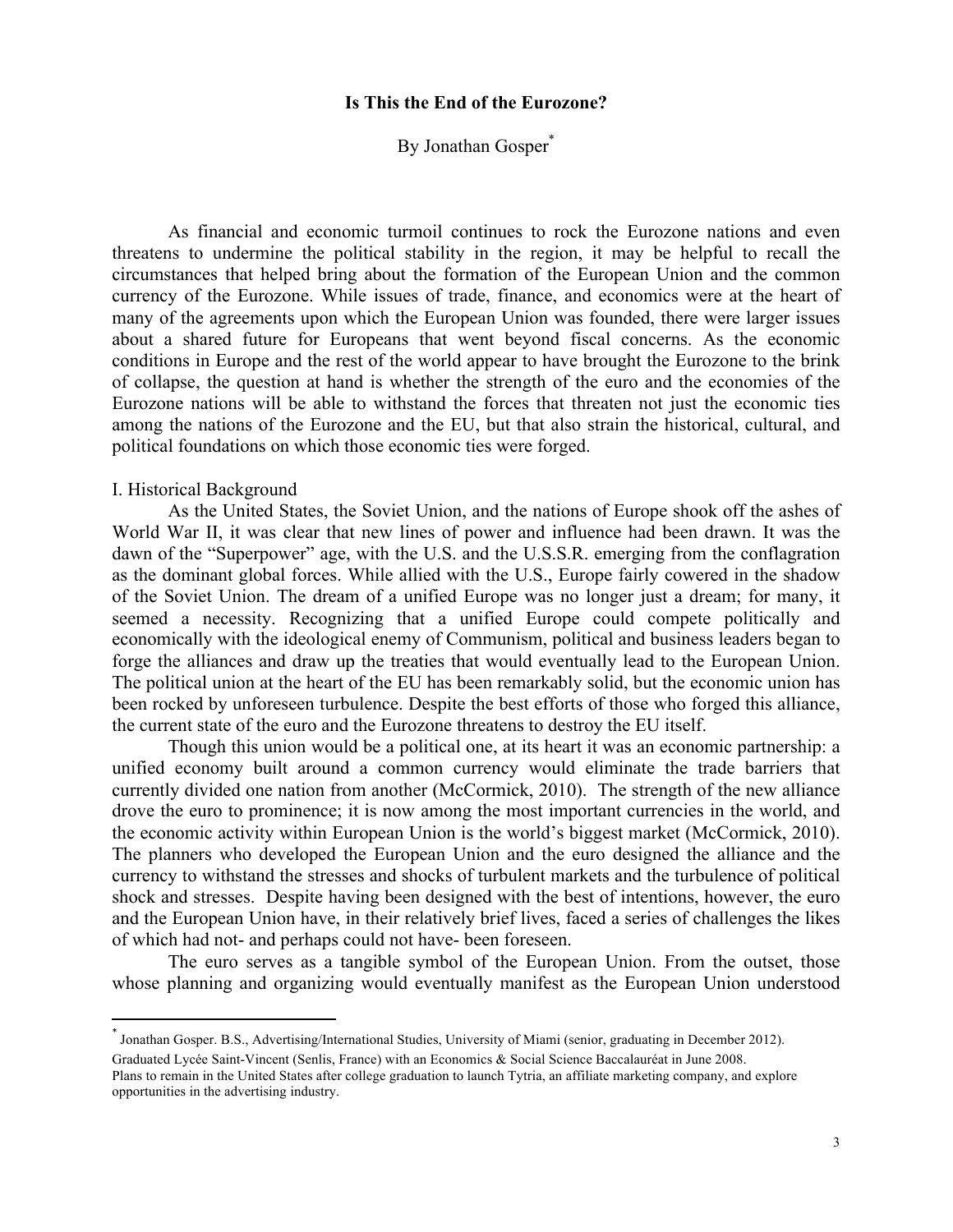that financial concerns were fundamental to the success of a unified Europe. The union itself was built around business partnerships as much as it was built on political partnerships (McCormick, 2010). Nations who were interdependent on each other financially would be unlikely –or, for all practical considerations, unable- to wage war on each other (McCormick, 2010). The prototypical partnerships underpinning the European Union were based on commerce and trade; the most important trade partnerships also happened to involve the fundamental materials of war. Steel, coal, and energy are all commodities that serve as critical components of military action; countries which operate in partnership where these material are concerned are unlikely to have any interest in attacking each other; in a sense, they would be attacking themselves (Tavlas, 2004).

## II. Common Currency, Common Goals

The adoption of a common currency by the member nations of a unified Europe certainly seemed like a logical step towards solidifying that union (Tavlas, 2004), while if each member nation of a unified Europe had a different currency, that "union" would be little more than nominal (Hitchens, 2005). Though any number of political alliances could be (and were) formed, disunity in the financial sector would have very real, practical implications. A common currency for a European Union potentially solved many problems. Trade among nations with different currencies can be hampered in several ways, the most obvious of which has to do with exchange rates. Around the world, individual currencies constantly ebb and flow in terms of value; though these fluctuations are often relatively minor, they do mean that the exchange of one currency for another is not something that can be done instantaneously (Anon, 2005). In every transaction involving the exchange of one currency for another, or more specifically, the sale of goods valued in one currency to a purchaser paying for those goods with a different currency- requires the calculation of the rate of exchange between the two currencies (Anon., 2005).

In the financial world, time is money, and anything that slows a financial transaction will add cost to that transaction. This is exactly why some currencies that are considered to be relatively stable in value –such as the dollar- are used as a common medium of exchange among many nations whose primary currency is not the dollar (Marzinotto, 2011). Those nations must still deal with exchange rates between their currency and the dollar, but their overall international trade can still be conducted in the common *lingua franca* of the market in which they conduct business. The adoption of a common currency among the member nations of the Eurozone allows them to forego the constant exchange of individual currencies with an outside common currency (such as the dollar) or with the range of different currencies of other nations (Marzinotto, 2011).

An adjunct to the way the currency commonality can facilitate the ease with which transaction can take place, and exchange can be largely avoided, is that a common currency makes the flow of transactional information smoother and more efficient (Anon., 2005). A common currency means that the prices of goods and services can be easily understood and considered when decisions are being made. It is critical for trade partners to understand the price and value of trade commodities; where international trade among nations with different currencies is concerned, the exchange of information regarding value and price is not instantaneous (McCormick, 2011). Calculating price information is another operation that takes time; in the financial sector, anything that slows the processing of information is a net negative. Just as the exchange of currencies can add cost to a transaction, so too can the exchange of information.

The European Union was designed to eliminate most of the trade barriers that stood between member nations (Krok-Paskowska, 2005). While the adoption of a common currency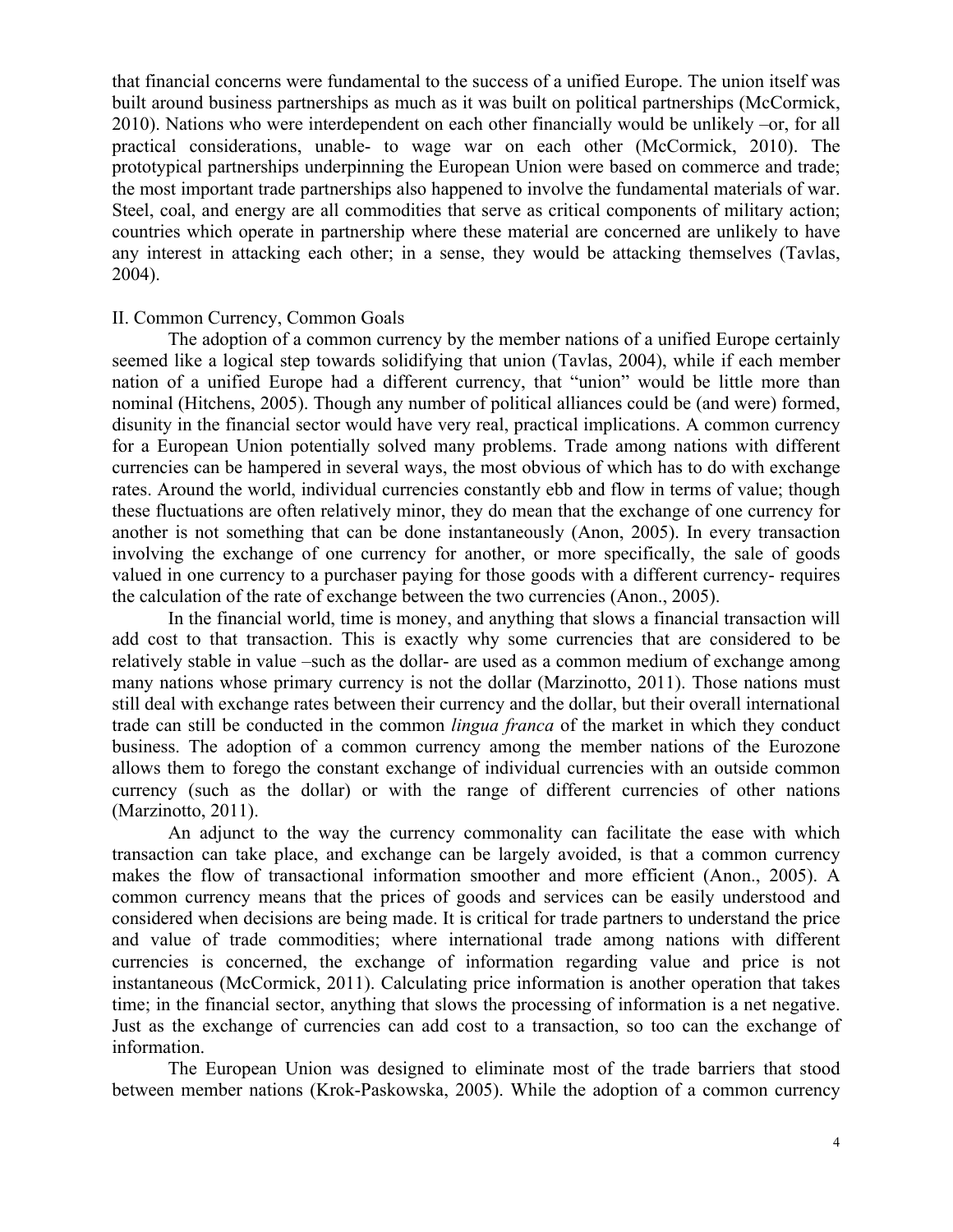could –and eventually did- eliminate many of the elements that added friction to the smooth flow of wealth and information, there were also political measures taken that further lessened potential stumbling blocks. Products that had to meet certain national standards, for example, might be difficult to import or export among some nations. If beer made in the Netherlands did not meet German standards for beer, then that beer could not be sold in Germany. The trade restrictions pursuant to this transaction, when lifted, could –and did- allow beer from the Netherlands to be sold in Germany. Multiply the elimination of this type of trade restriction across virtually all extant trade barriers, and it becomes easy to see how valuable the adoption of a common currency could be to a unified Europe (McCormick, 2010).

#### III. The euro: the Dream and the Reality

The group of nations that have adopted the euro is known, collectively, as the "Eurozone." Joining the Eurozone initially involved the meeting of certain "convergence criteria" (McCormick, 2010); these criteria specified the financial expectations and limitations imposed on each nation that wished to adopt the euro. In order to become a member of the Eurozone, each nation was expected to hit certain economic targets; these criteria were primarily related to the amount of debt each nation held, the ration of this debt to GDP, and the amount of future debt each member nation could take on (McCormick, 2010). As the original target date for the transition to the euro approached, a concern arose among several nations that not all nations would be able to meet the goals of the convergence criteria. In the face of this looming problem, the Stability and Growth Pact was drawn up (Anon., 2009). This agreement among Eurozone members asserted the responsibility of member nations to meet the convergence criteria or risk serious penalty; the pact appeared to ease the tensions imposed by the impending adoption of the euro, and on January 1<sup>st</sup>, 1999, the process of converting from the individual currencies of the Eurozone nations to the common euro currency began (Anon., 2009).

While the adoption of the euro was not without its problems, the transition was, on the whole, remarkably smooth. As the European Union was cemented by the euro, the economy of the EU became the largest market in the world, and the euro itself became one of the world's leading currencies (McCormick, 2010). Not every member nation of the EU has adopted the euro, but most have, and barring unforeseen circumstances (such as the ones that currently threaten to derail the euro) the entire EU will likely use the common currency at some point in the future. Just as it was the economic partnership that in large part gave the EU its political stability, however, it is the current state of economic disarray that threatens to tear that political unity asunder.

### IV. Stumbling Blocks

Perhaps the greatest blunder committed by the EU was the acceptance of Greece into the union (Maurizio, 2011). Ignoring their own standards as delineated in the Stability and Growth Pact, the EU allowed Greece to join the EU despite the fact that Greece did not meet those standards (McCormick, 2010). Further complicating the issue was the fact that Greece's avowed financials were actually much worse than even the poor figures to which they had attested when they joined (Lorca-Susino, 2011). The economic and political malfeasance committed by Greece in order to gain entry into the EU had serious consequences; the euro and the entire EU economy were badly shaken by the effects of Greece's economic turbulence (Lorca-Susino, 2011). Their membership in the EU has been problematic from the start, and the EU has had to make various concessions and proffer billions of dollars in bailouts to Greece not just to keep that nation afloat, but to ensure that a sinking Greece does not bring down the entire EU with it (Maurizio, 2011).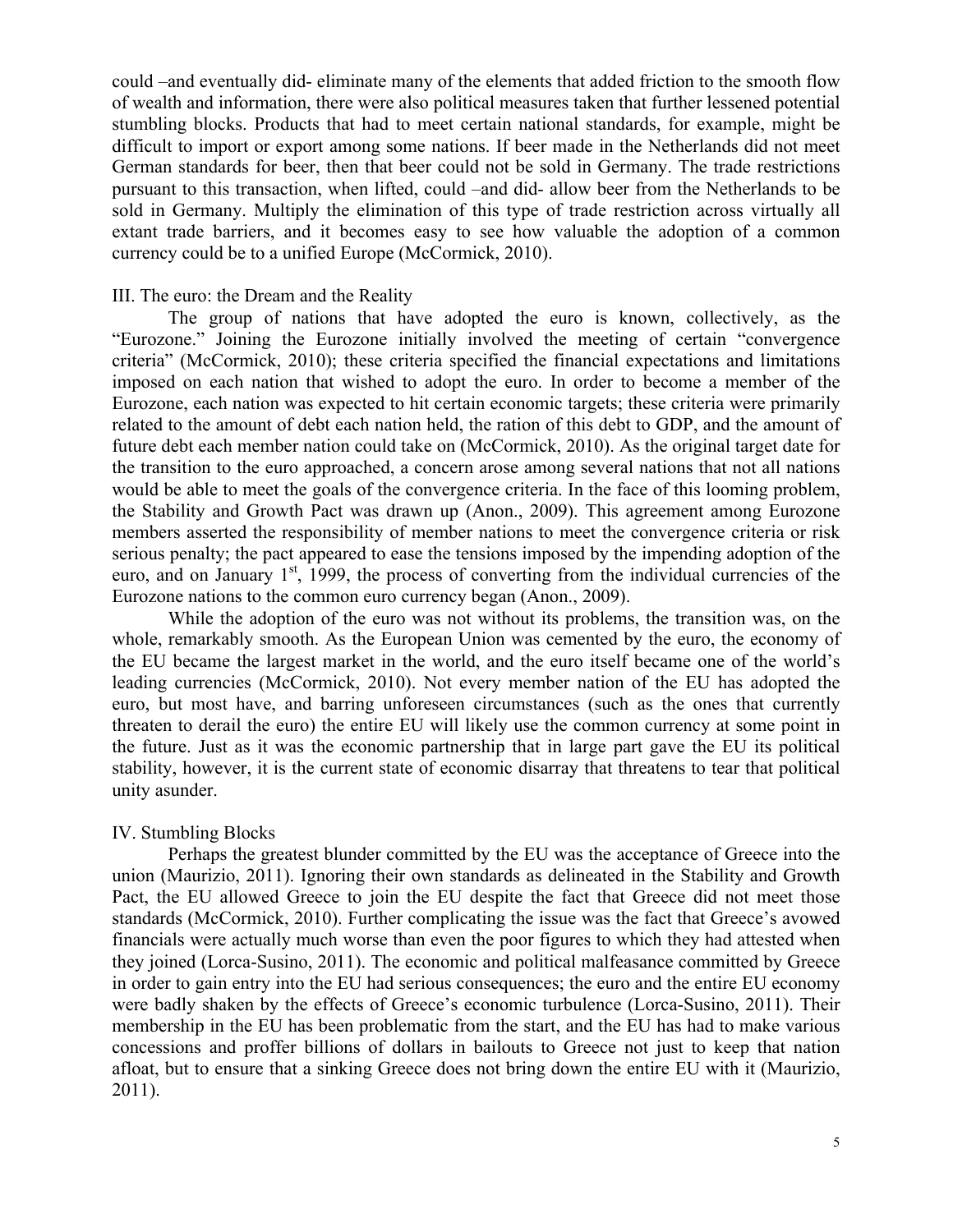The economic woes in Greece have been the greatest single threat to the euro and to the EU to date, though the worsening economic situations in other nations are also starting to tear at the fabric of the EU. In recent months the political and financial leadership of the EU member nations have taken measures both large and small in efforts to shore up and stabilize Greece's economy and to address the overarching problems faced by the EU. Despite the best efforts and best intentions of all involved, however, each step, in the end, appears to be too small, too incremental, and too safe to have any significant impact on the overall economic picture in the EU.

The seemingly-endless series of crises in Greece have probably been the biggest issues that the Eurozone has faced, but Greece is not the only nation in the Eurozone that is experiencing economic troubles. None of the Eurozone nations are exactly burgeoning economically at the moment, and some, such as Spain and Italy, are experiencing economic turmoil that threatens to rival that of Greece. The efforts to assist and even bail out Greece have been ongoing, yet every unit of foreign currency that pours into Greece seems to simply disappear into a financial abyss (Ohlenburg, 2011). Fairly recent attempts to shore up the Greek economy, and to ostensibly avoid seeing the kinds of problems that Greece has faced start happening in other nations, have failed completely, and many economists are pessimistic about the idea of attempting further bailouts (Ohlenburg, 2011). Though there are no mechanisms in place for the ejection of a nation from the EU, some both from within and from outside Greece are suggesting that the nation be ousted (perhaps only temporarily) from the Eurozone to avoid the potential "contagion" of Greece's troubles reaching other members of the Eurozone (Javier, 2011).

## V. More Questions than Answers

The situation in the Eurozone is extraordinarily complex; as such, there are no easy answers or quick fixes. Attempting to determine what should be done to right the ship of the EU economy is an equally difficult proposition; for every problem faced by the EU and the Eurozone there are multiple answers about how to address that problem. Some economists believe that it is simply time to give up, asserting that the euro is doomed, while others insist that there are critical measures to be taken that, while possibly painful for the average European, could salvage the economic and political unions buttressing the European economy (Maurizio, 2011).

Efforts to assess the economic situation in the EU are hampered by the fact that circumstances are shifting so quickly: what seemed plausible and even helpful one week might seem implausible and even dangerous the next, while what seemed impossible yesterday is now possible today. One recent development is that the European Central Bank has hinted that they are perhaps willing to step in to resolve the debt crisis (Ewing, 2011). Further intimations have recently come from French president Nicolas Sarkozy and German chancellor Angela Merkel that there is a political census coalescing around the idea of an agreement that might spur the ECB to act (Ewing, 2011).

A proposal to strengthen the Stability and Growth Pact that would give the more stable of the Eurozone nations the power to vet and approve the national budgets of those member nations that are experiencing trouble is gaining traction; such an agreement might be enough to convince the ECB to intervene on behalf of the euro (Ewing, 2011). Speaking about the consequences, of inaction, Sarkozy said "the disappearance of the euro would make our debt unmanageable" and create "a loss of confidence that would lead to paralysis and the impoverishment of France" (Ewing, 2011). Mario Draghi, the recently-installed head of the European Central Bank, expressed a willingness to intervene in the European debt crisis, suggesting that the economic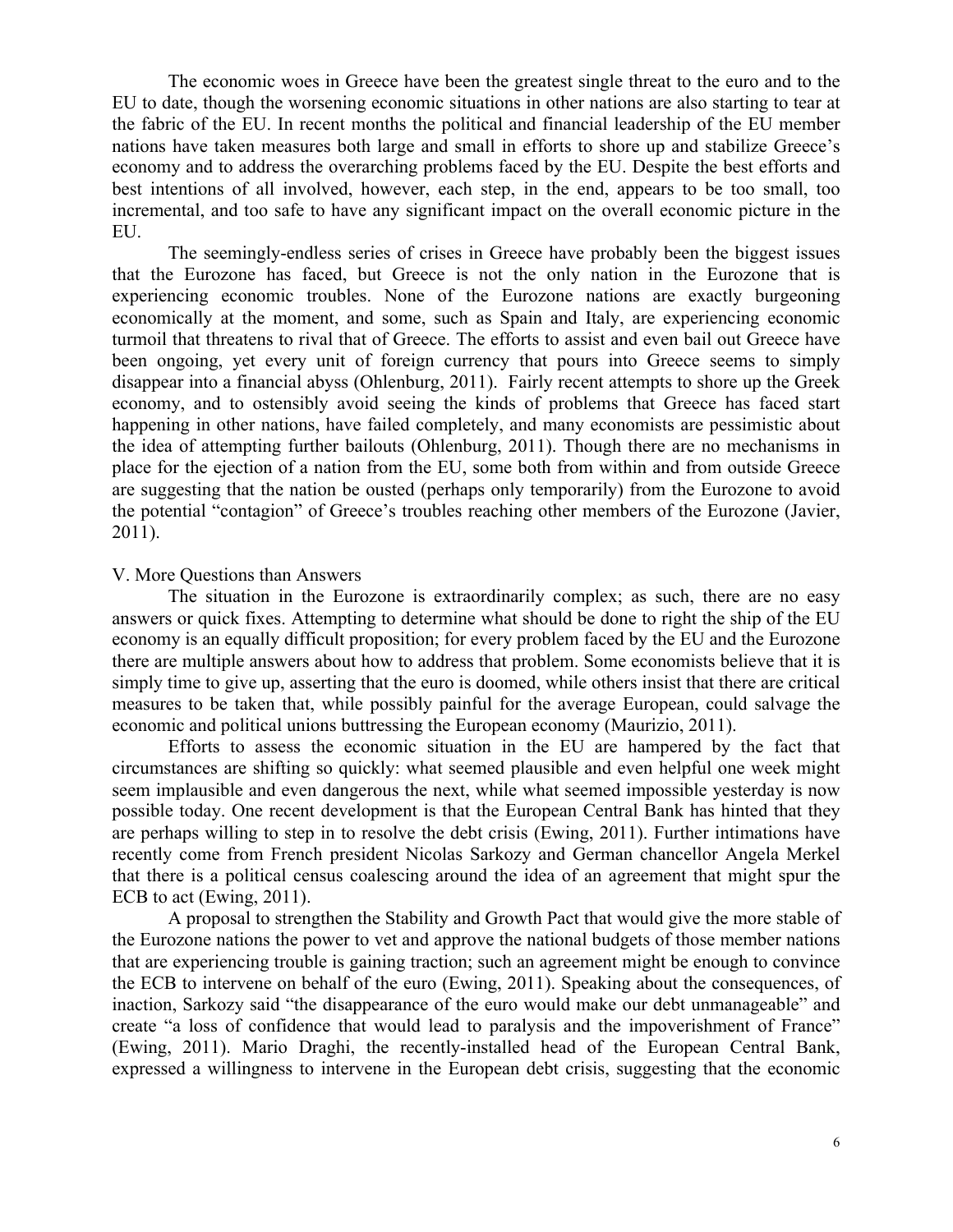and political partnerships underpinning the EU could survive if the proper steps are taken (Ewing, 2011).

"What I believe our economic and monetary union needs is a new fiscal compact — a fundamental restatement of the fiscal rules together with the mutual fiscal commitments that euro area governments have made," Draghi said recently. Such a compact is "definitely the most important element to start restoring credibility. Other elements might follow, but the sequencing matters." Draghi tempered his assertion by insisting that, even under these conditions, any assistance from the ECB should be "temporary and limited" (Ewing, 2011). The political and economic implications involved in the suggestions from Sarkozy are significant, and may serve to derail any possible agreements. As laid out thus far, the proposed agreement to allow member nations such as Germany to oversee the budgets of other member nations would represent a significant abdication of national sovereignty for those nations; as such, there is no guarantee that all parties would agree to those provisions.

There is also no guarantee that such agreements, or the proposed actions from the ECB, will be enough to stem the flow of blood seeing from the wounded European economy. While the focus has been on Greece's economic problems, that is not the only nation experiencing economic troubles. Along with Greece, both Spain and Italy are seeing their debts piling up as their economic growth dwindles. Some economists are predicting that Italy is, in fact, on the verge of collapse, and that there are few, if any, measures that could be taken to prevent it (Ricci, 2011). If Greece were to default, assert some economists, the EU could ultimately absorb the costs and the losses, while a collapse of Italy would present a situation that is too big to be absorbed, and that could bring about the collapse of the entire European economy (Ricci, 2011).

## VI. Common Currency, Common Sense

While the situation in the EU is currently tumultuous, it is not unreasonable to hope that this crisis will be surmounted and that the EU will survive. There is no question that the current economic troubles are quite serious, but there is also no question that the member nations of the EU –and the individual citizens of those nations- are heavily invested financially, politically, and emotionally in maintain the union. The economy is the main problem faced by the EU at the moment, but economics are also at the heart of the "union" in the European Union. The adoption of a common currency had a significant psychological impact on the citizens of Europe (McCormick, 2010). Just as trade between nations in the EU was simplified and streamlined by the adoption of the EU, so too has travel between the nations been simplified as tourists do not have to deal with constantly-fluctuating exchange rates among different currencies. Individuated currencies served as a reminder of the differences between those of different nationalities; the adoption of the euro has highlighted that which European citizens have in common (McCormick, 2010).

The adoption of the euro has created a larger psychological impact as well, as the member nations of the EU now have a vested interest in the economic success not just of their own nations, but of the other member nations as well (McCormick, 2010). The upshot of this psychological effect means that the member nations have, thus far, demonstrated their willingness –within reason- to bail out those nations that are currently flailing. The situation in the Eurozone is changing not just from day to day, but literally from hour to hour. As the EU inches closer to the precipice, however, more and more political and economic leaders –who may have simply been waiting to see what action was taken by others- are now coming forward with suggestions and proposals that could help avoid disaster. Even the U.S. has expressed its willingness to help; the Federal Reserve Bank recently allowed the EDC to hold billions on U.S. dollars against the service of debt that shored up the euro for approximately seven days (a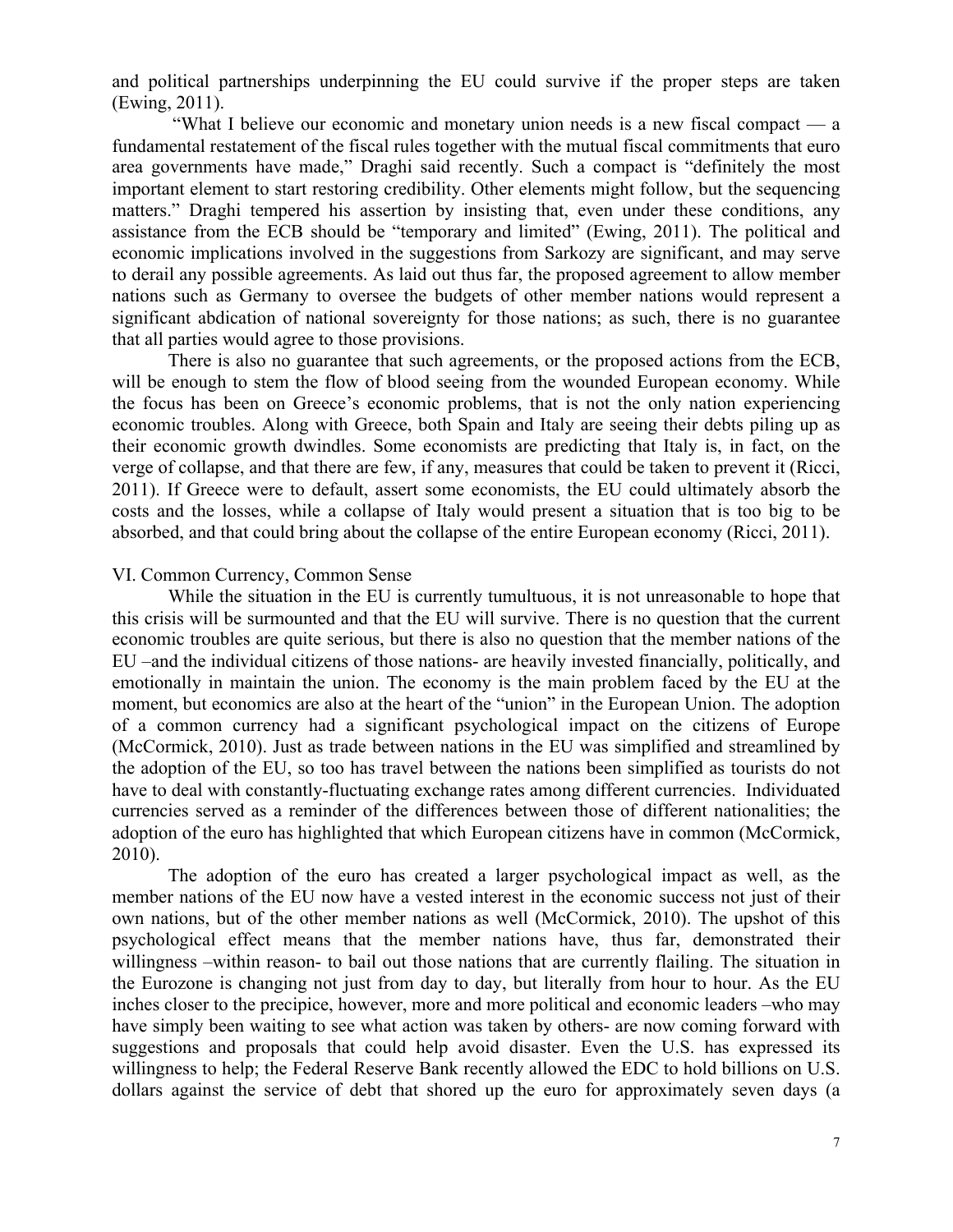lifetime during a crisis of this magnitude) (Maurizio, 2011). The EU and the U.S. have had a bit of a rocky relationship over the years as the foreign policies of the two political powers diverged significantly in the aftermath of U.S. occupations in the Middle East (Larive, 2011). Despite these differences, the EU and the U.S. are economically intertwined; the collapse of the EU would have significant and dire consequences not just for EU members, but for the U.S. as well.

It is entirely within the realm of possibility that by the time this paper is read some sort of conclusion will have been reached, or some incident or incidents that carry the air of finality will have transpired, that will render all of the speculation and discussion contained herein entirely moot. In the face of all of the available evidence, a sense of foreboding, of impending doom, hangs over the EU like a storm cloud. Through the gathering storm, however, signs of light are emerging. The recent comments from political leaders such as the French President and the German Chancellor, as well as the pronouncements from the leader of the ECB, are the first real signs of hope for the euro and for the EU that have come along in months.

As the EU leaders gather to discuss ways to save the union and fend off the potential collapse of the Eurozone, another bright spot has emerged. In a recent interview, the Minister of Economy for Bulgaria, Traicho Traikov, announced publicly that the tiny nation fully intends to follow through on its bid to enter the EU. Since 1997, claims Traikov, Bulgaria set about to align its national budget with the specific requirements of the EU's convergence criteria. Despite being one of the poorest nations in the region –and it will be the poorest in the EU if it is allowed to join- Bulgaria has done the remarkable: it has not only met the criteria specified by the EU, it has exceeded them. For almost every year since 1997, Bulgaria has actually run a budget *surplus,* an amazing accomplishment in these trying economic times. If Bulgaria is the future of the EU, then perhaps the future does not look so bleak after all. Yes, there are still many things that could go wrong. Waving away those dire warnings, minister Traikov claims not to be worried about the future of the EU. His final comment on the fate of the European Union? "I think common sense will prevail."

# **Works Cited**

- Anonymous. "The Euro." Foreign Policy 170 Jan/Feb 2009. ppE4- E5.http://iiiprxy.library.miami.edu:10038/docview/224033728/abstract
- Bolante, Anthony. "Warren Buffett doute de la survie de la zone euro." L'Express.com avec AFP publié le 21/11/2011
- http://lexpansion.lexpress.fr/economie/warren-buffett-doute-de-la-survie-de-la-zoneeuro\_271418.html
- David, Javier E. "WORLD FOREX: Euro Falls As Debt Crisis Trumps US Data." *Dow Jones News Wires*. 2 December 2011. http://online.wsj.com/article/BT-CO-20111202- 712552.html
- Ewing, Jack. "Central Bank Chief Hints at Stepping Up Euro Support," *New York Times.* December 1, 2011. http://www.nytimes.com/2011/12/02/business/global/draghi-hintsagain-at-rate-cut-in-europe.html